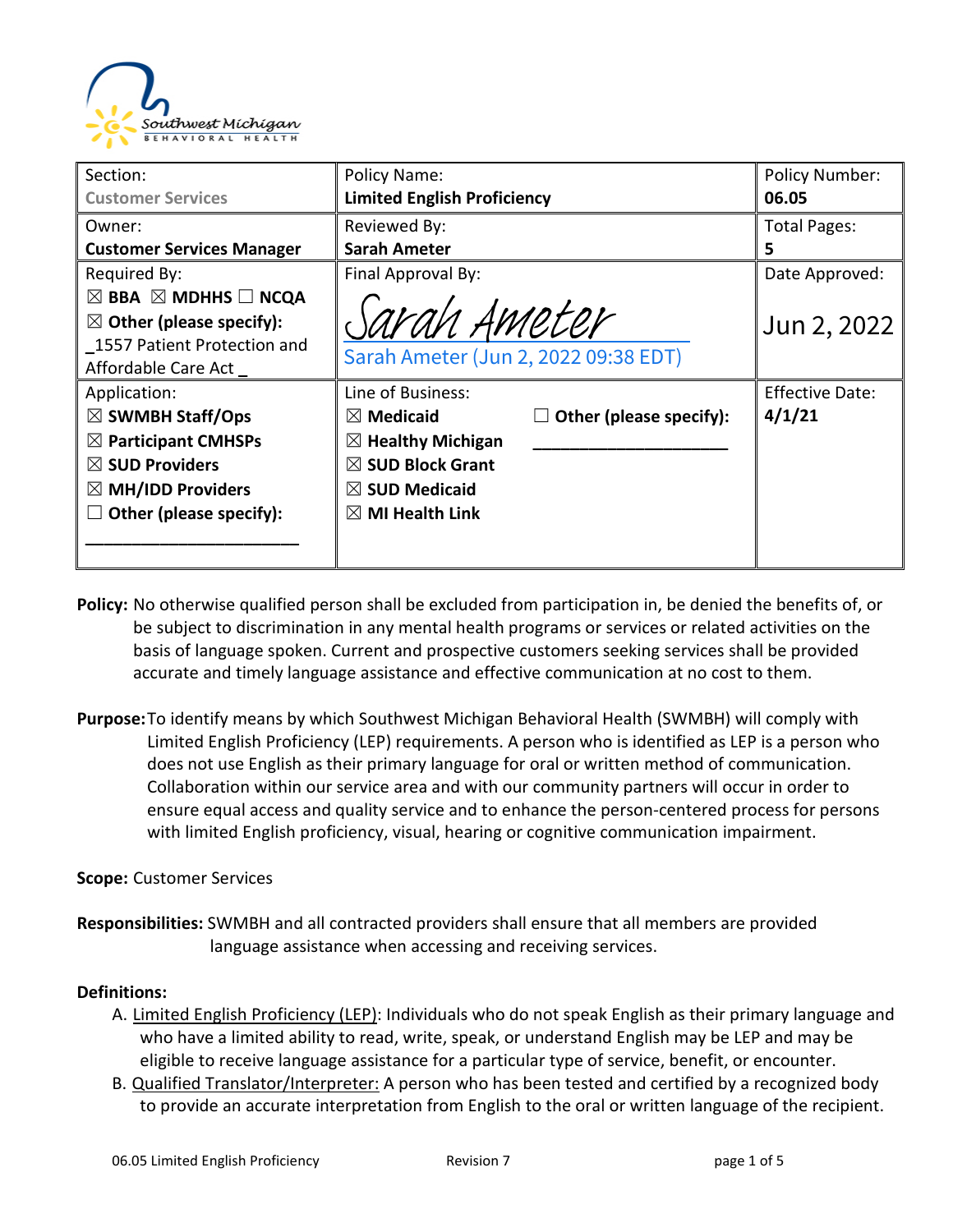

The interpreter must be familiar with the terminology to be used and be committed to confidentiality.

C. Telephone Interpretation Service: Interpreters who provide language interpretation services over the telephone.

#### **Standards and Guidelines:**

- A. No otherwise qualified person shall be excluded from participation in, be denied the benefits of, or be subject to discrimination in any mental health programs or services or related activities on the basis of language spoken. Current and prospective customers seeking services shall be provided accurate and timely language assistance and effective communication that protects the privacy and independence of the individual with LEP at no cost to them.
- B. SWMBH will ensure all written materials that are critical to obtaining services will be written in plain language so that they may be understandable to those persons. Materials may include, but are not limited to, provider directories, enrollee handbooks, appeal and grievance notices, and denial and termination notices.
	- 1. All such materials shall be written at the 6.9 grade reading level when possible (i.e., in some situations it is necessary to include medications, diagnosis and conditions that do not meet the 6.9 grade level criteria).
	- 2. SWMBH will ensure that accommodations are provided to assist with understanding of materials for individuals with special needs, disabilities, or impairments.
	- 3. For persons who are not able to read, arrangements will be made to ensure that materials are read to, and/or explained to them in terms they may understand. Auxiliary aids and services must also be made available upon request at no cost.
	- 4. All materials shall be available in alternative formats in accordance with the Americans with Disabilities Act (ADA). Beneficiaries shall be informed of how to access the alternative formats.
	- 5. Materials shall not contain false, confusing, and/or misleading information.
	- 6. For consistency of the information provided to customers, SWMBH will use the State developed definitions for managed care terminology as defined in the Prepaid Inpatient Health Plan (PIHP) contract and/or Medicaid provider manual.
	- 7. All written materials provided to applicants and current customers will be in easily understood language and format and will use a font size no smaller than 12 point.
- C. All written materials for potential enrollees must include taglines in the prevalent non-English languages in the state, as well as large print, explaining the availability of written translations or oral interpretation to understand the information provided and the toll-free telephone number of SWMBH's member/customer services unit.
	- 1. Taglines in the top 15 languages spoken by individuals with LEP in Michigan will be posted in conspicuously visible font size in: 1) Significant publications/communications targeted to beneficiaries, enrollees, applicants, members or the public, except small sizedcommunications; 2) conspicuous locations where SWMBH interacts with the public; and 3) a conspicuous location on the SWMBH website accessible from the SWMBH home page.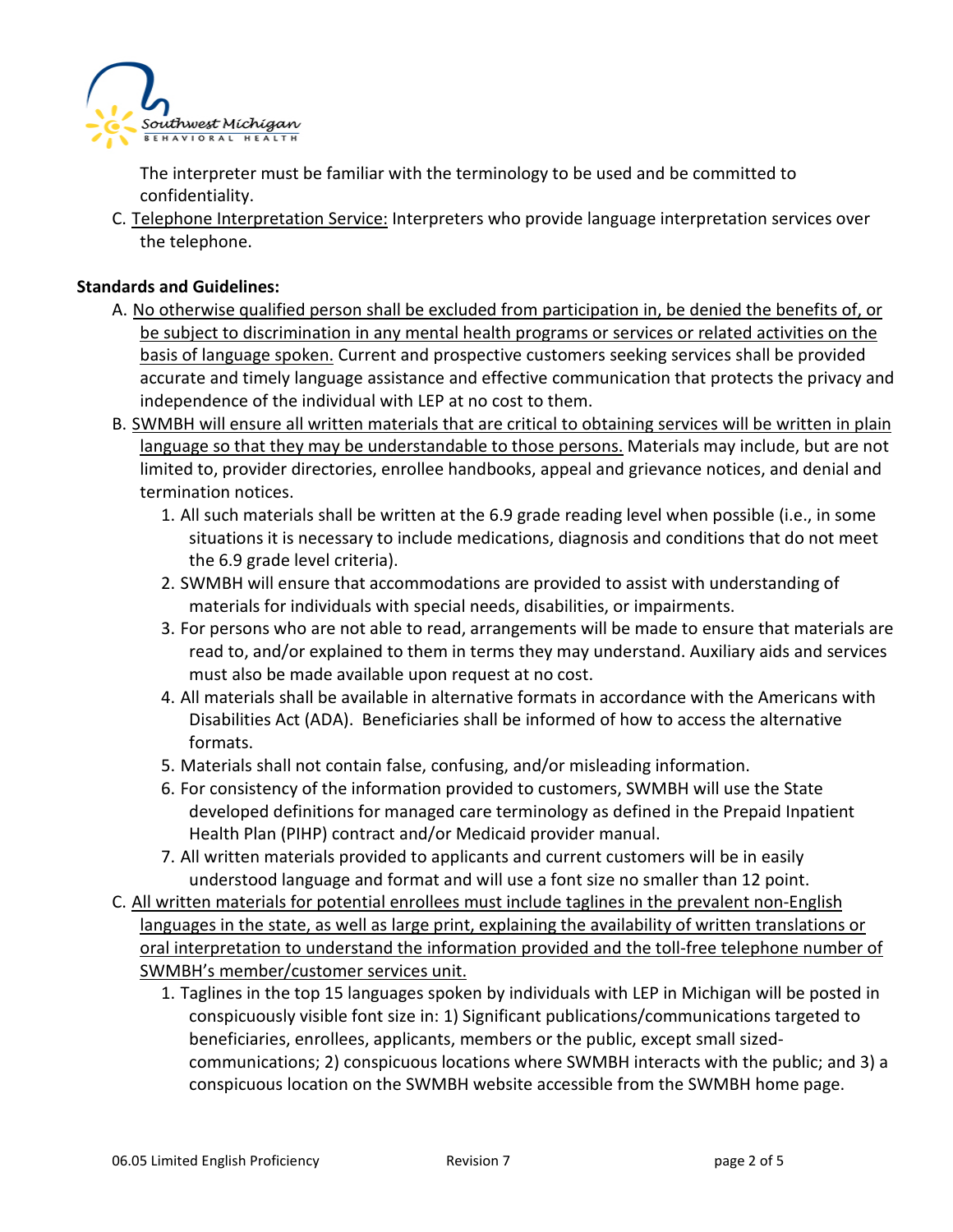

- a. Will include a large print tagline and information on how to request auxiliary aids and services, including the provision of the materials in alternative formats. Large print will be in a font size no smaller than 18 point.
- 2. Taglines in the top 2 languages spoken by individuals with LEP in Michigan will be posted in conspicuously visible font size in significant communications/publications that are smallsized (postcards, tri-fold brochures).
- D. SWMBH will ensure all written materials that are critical to obtaining services will be available in the prevalent non-English languages in the SWMBH service area. Materials may include, but are not limited to, provider directories, enrollee handbooks, appeal and grievance notices, and denial and termination notices.
- E. Prevalent Non-English language is defined as any language spoken as the primary language by more than five percent (5%) of the population in SWMBH's region.
- F. All materials shall be available in the languages appropriate to the people served within SWMBH's area for specific Non-English Language, and any additional prevalent languages identified by MDHHS in the future at no additional cost to MDHHS**.**
	- 1. SWMBH will utilize the most current census data applicable for the SWMBH region in order to determine the language thresholds and safe harbors.
	- 2. At the time of enrollment with SWMBH/CMHSP, the customer's primary language will be identified.
	- 3. SWMBH notifies customers that oral interpretation available in all languages at no cost to the individual.
	- 4. SWMBH notifies customers that written translation of critical documents is available in each prevalent non-English language, as requested by the individual at no cost.
	- 5. Auxiliary aids, alternative formats, and services will be made available upon request to the individual at no cost.
	- 6. SWMBH provides information to customers on how they can access interpretation services and how they can request auxiliary aides and alternative formats.
- G. SWMBH will inform customers that translation and interpretation services will be provided at no cost to the customer.
	- 1. Staff shall not require an individual with LEP to provide his/her own interpreter.
	- 2. Staff shall not rely on an adult accompanying an individual with limited English proficiency to interpret or facilitate communication, except:
		- a. In an emergency involving an imminent threat to the safety or welfare of an individual or the public where there is no qualified interpreter for the individual with LEP immediately available; or
		- b. Where the individual with LEP specifically requests that the accompanying adult interpret or facilitate communication, the accompanying adult agrees to provide such assistance, and reliance on that adult for such assistance is appropriate under the circumstances.
		- c. If an individual chooses to utilize a family member and/or friend as a language interpreter, staff will document the choice.
	- 3. Staff shall not rely on a minor child to interpret or facilitate communication, except in an emergency involving an imminent threat to the safety or welfare of an individual or the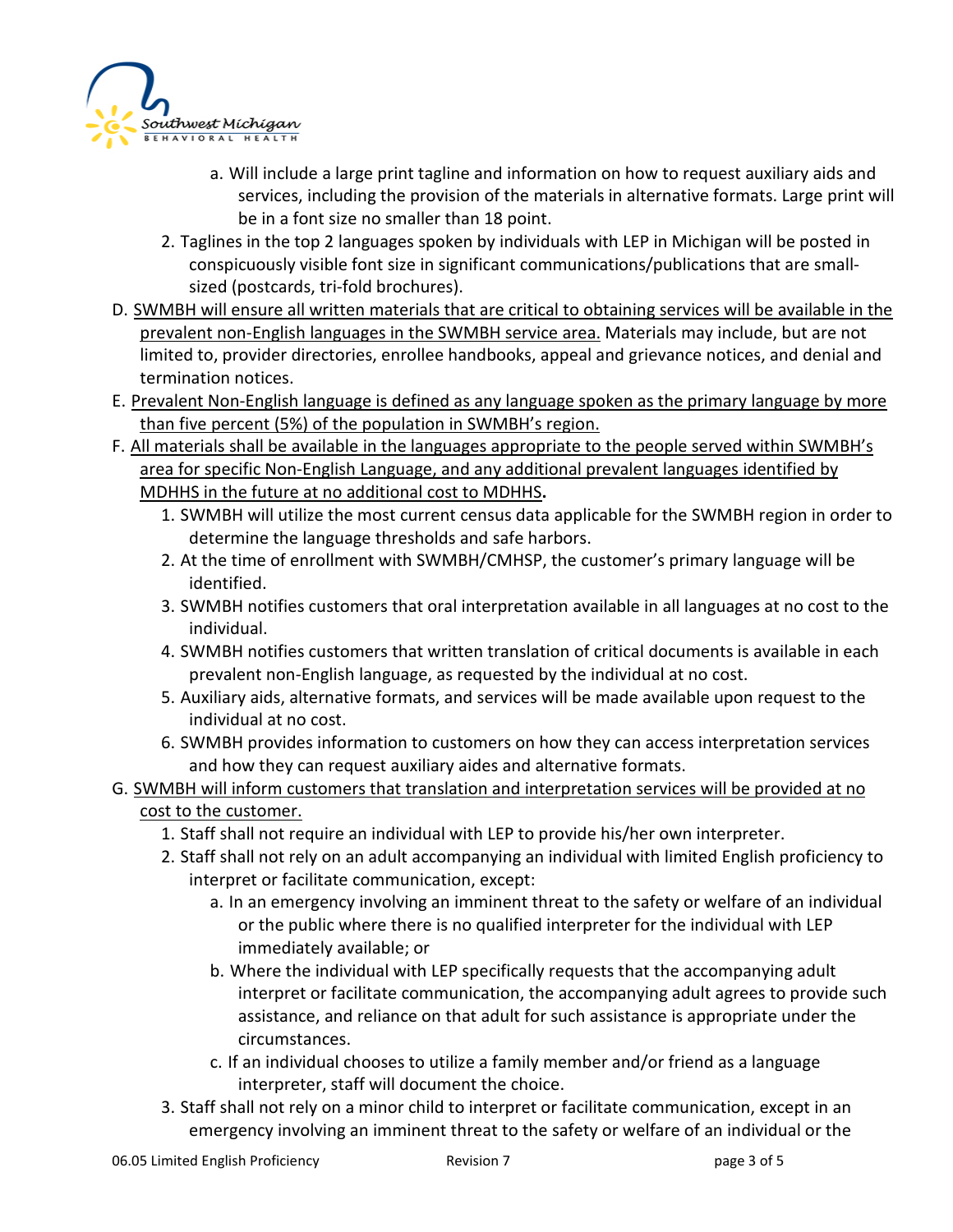

public where there is no qualified interpreter for the individual with LEP immediately available.

- 4. Staff shall not rely on staff other than qualified bilingual/multilingual staff to communicate directly with individuals with LEP.
- H. SWMBH providers and participant Community Mental Health Service Providers (CMHSP) will have procedures in place to provide translation and interpretation services to any individual seeking services who requests such. These procedures will at a minimum include the following:
	- 1. Maintain list of internal staff that may be available to interpret and the certification they have to do so.
	- 2. Telephone interpretation services for individuals for emergency and intake processes.
	- 3. An identified contracted agency to provide qualified translation services for customers during services.
	- 4. A policy that identifies when family members or friends may or may not be used to translate for customers – unless the customer has made the informed choice to work with family/friend over SWMBH provided interpreter service.
- I. Use of Michigan Relay Center (MRC) will be promoted throughout the SWMBH network. Providers within the SWMBH network may elect to utilize teletypewriter (TTY) or Telecommunication Device for the Deaf (TDD) equipment and will publicize their specific number to customers.
- J. LEP training will be provided to SWMBH and participant CMHSPs /provider staff as indicated per SWMBH guidelines.
- K. Monitoring of participant CMHSPs for adherence to these standards will occur annually.

#### **References:**

- A. MDHHS/ PIHP Contract: General Requirements (M2) Written Materials; (Q8) Limited English Proficiency
- B. Medicaid Managed Care Regulations: 42 CFR 438.10 and 45 CFR 92.201
- C. Office of Civil Rights Policy Guidance, Title VI: Prohibition Against National Origin Discrimination As It Affects Persons with Limited English Proficiency
- D. Office of Civil Rights, Patient Protection and Affordable Care Act: Section 1557

#### **Attachments:** None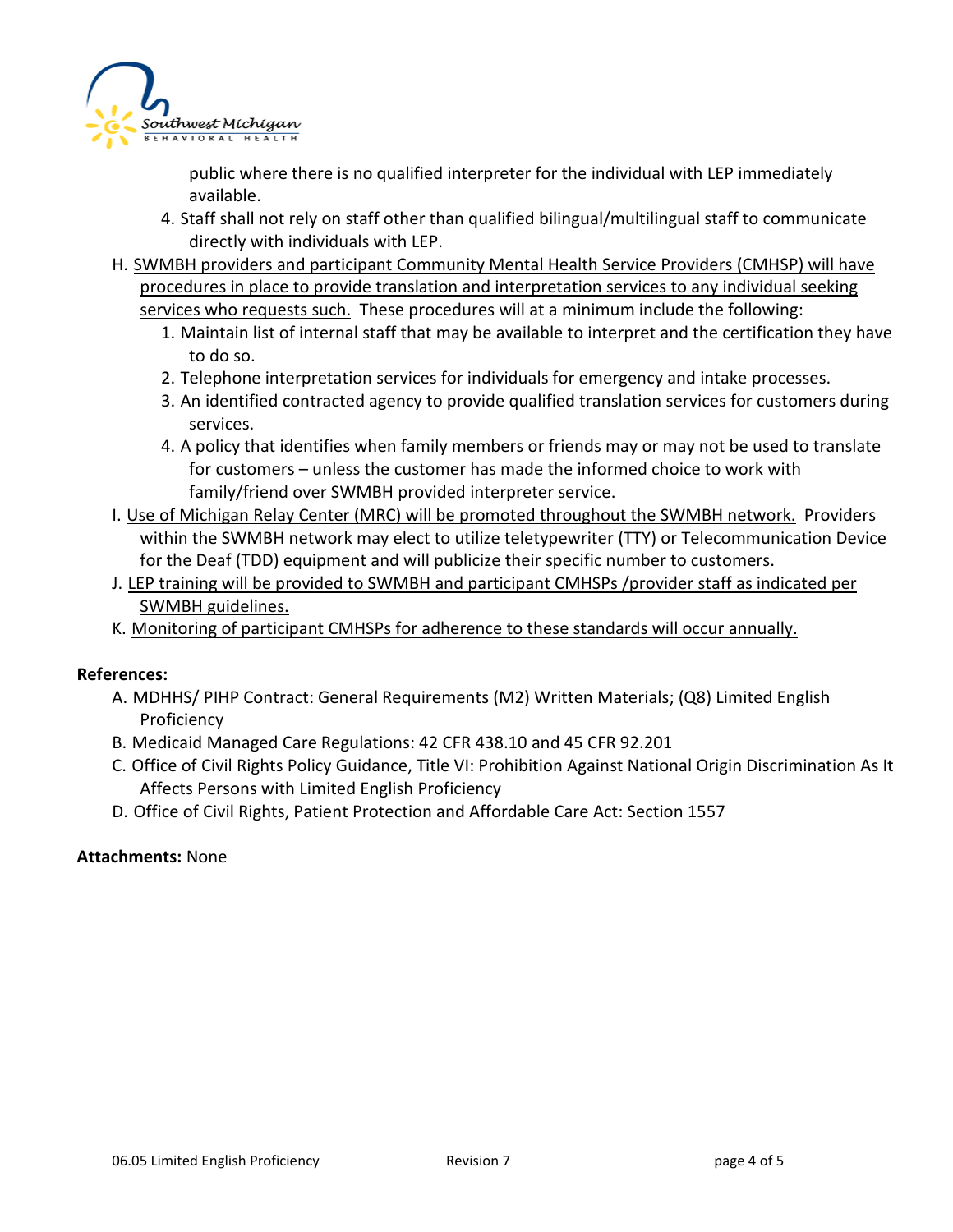

### **Revision History**

| <b>Revision #</b> | <b>Revision</b><br><b>Date</b> | <b>Revision Location</b>                                                    | <b>Revision Summary</b>                                                           | <b>Revisor</b>       |
|-------------------|--------------------------------|-----------------------------------------------------------------------------|-----------------------------------------------------------------------------------|----------------------|
| $\mathbf{1}$      | 1/1/15                         | <b>SWMBH</b>                                                                |                                                                                   |                      |
| $\overline{2}$    | 4/24/15                        | <b>SWMBH</b>                                                                |                                                                                   |                      |
| 3                 | 1/10/17                        | <b>SWMBH</b>                                                                |                                                                                   |                      |
| 4                 | 4/1/19                         | Definitions, References,<br><b>Standards and Guidelines:</b><br>B, C1, D2-4 | <b>Updated per Managed Care</b><br><b>Regulations and MDHHS</b><br>Contract FY 19 | <b>Heather Woods</b> |
| 5                 | 4/1/20                         | References, Standards<br>and Guidelines: B3, E                              | Updated per 45 CFR 92.201<br>(e) and 1557. Adding<br>clarifying language.         | <b>Heather Woods</b> |
| 6                 | 6/25/21                        | References, Standards<br>and Guidelines: B, B1-2/7,<br>$D-F$                | Updating contract reference.<br>Adding clarifying language<br>from contract.      | <b>Heather Woods</b> |
| $\overline{7}$    | 5/19/22                        | Throughout                                                                  | <b>Annual Revision</b>                                                            | <b>Heather Woods</b> |
|                   |                                |                                                                             |                                                                                   |                      |
|                   |                                |                                                                             |                                                                                   |                      |
|                   |                                |                                                                             |                                                                                   |                      |
|                   |                                |                                                                             |                                                                                   |                      |
|                   |                                |                                                                             |                                                                                   |                      |
|                   |                                |                                                                             |                                                                                   |                      |
|                   |                                |                                                                             |                                                                                   |                      |
|                   |                                |                                                                             |                                                                                   |                      |
|                   |                                |                                                                             |                                                                                   |                      |
|                   |                                |                                                                             |                                                                                   |                      |
|                   |                                |                                                                             |                                                                                   |                      |
|                   |                                |                                                                             |                                                                                   |                      |
|                   |                                |                                                                             |                                                                                   |                      |
|                   |                                |                                                                             |                                                                                   |                      |